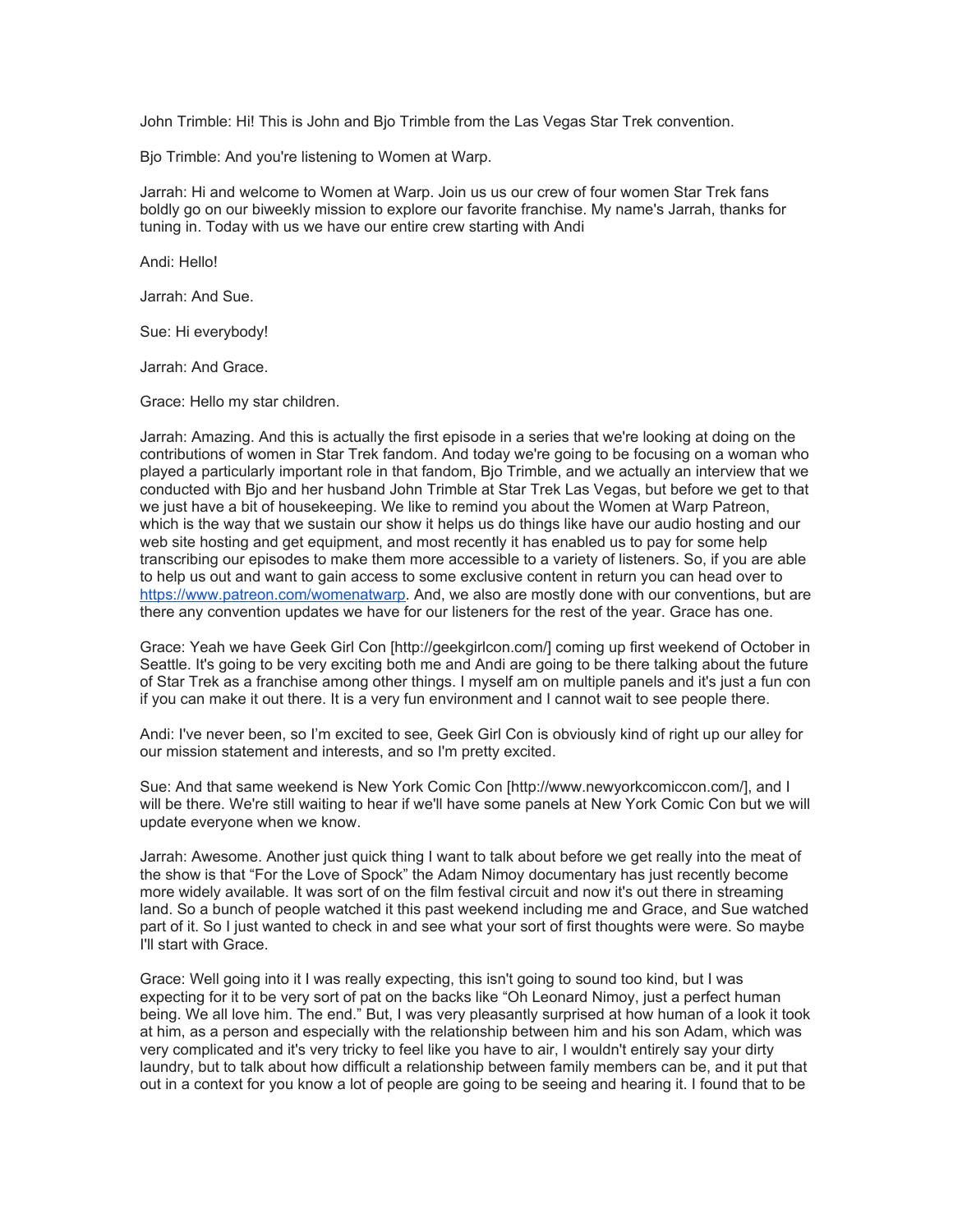very brave and I found it to be a very unflinching and very honest look at Leonard as a person, as well as, how great the character of Spock has affected so many people.

Jarrah: Awesome. And any thoughts Sue from the part that you were able to watch.

Sue: Yeah I would agree with everything Grace said. But additionally I think it was nice to see a documentary about the original series era that was focused on just one character. And because usually if that happens it's the whole crew or it's the main three or it's the behind the scenes. But to see how the series in the making of the series affected just one of the cast members and his family both during the filming and throughout the years afterwards it was really interesting.

Jarrah: Yeah I'd agree with that. I think that there were some really nice moments. It was it was really great, it was really like replaying Spock's greatest hits and it definitely evoked sentimental feelings and so that was a really lovely part. I agree it was nice to see that it was more complicated than, you know,the "everybody's honorary grandpa" that we got to know near the end of his life that Leonard Nimoy did have to struggle with some personal challenges and that the more he devoted to his work the harder it was for his family, and that he kind of turned that around later I think it was really powerful. I think that what I wished had been added and it's I know it's hard because it's only a you know feature length movie that is already an hour and 50 minutes but that there's a lot of interviews with celebrities like Jim Parsons and Neil deGrasse Tyson and Simon Pegg and Chris Pine and all of that is great, but what I really wished there had been more of was interviews with fans about what Spock meant to them as a character. I think particularly when Adam Nimoy asks George Takei about Kirk/Spock fanfiction... that he gets…

Grace: I could not believe that was happening when it happened, it was just like, "OH MY GOD!"

Jarrah: For sure, and it was great that it got asked, but George Takei's answer was just really simply, "well you know gay people watched it and saw a gay relationship and so they wrote about a gay relationship in these stories." And I think it's a lot more complicated than that. And I know you can make an entire movie just on Kirk/Spock fanfiction, but I just think that the whole movie would have benefited from a bit more interviews with especially those early years fans who were very taken by Spock, writing Kirk/Spock fanfiction, or not Kirk/Spock fanfiction but just you know starting those fanzines and doing fanart of Spock and what made him mean so much to them.

Grace: Yeah, it definitely would have been nice to see more just general fan involvement. We did get to see some great interviews with members of the scientific community who were inspired by Star Trek, but even beyond that just the influence that a single character can have on just everyday people and how that can change their lives is pretty incredible. I would have liked to see some emphasis on that.

Jarrah: Absolutely.

Andi: And hopefully in the future we'll have a chance to dig deeper into fanfiction and even slash fiction.

Jarrah: Yes as part of this series actually.

Sue: Exactly.

Jarrah: So, let's get into our main topic for today. We just were so thrilled to be able to meet Bjo and John Trimble at Star Trek Las Vegas. I wanted to ask you guys what did you know about them and their contributions to Star Trek before you met them?

Andi: Even I had heard of them, and I'm fairly new to the Star Trek fandom. I mean it might not seem like it but I've only been in it for a couple of years, but even I had heard of them both because of, you know, the way that fans talk about them and then also reading about them in *These Are The Voyages* and also starting to read *Star Trek Lives!* You know they were just a big part of that early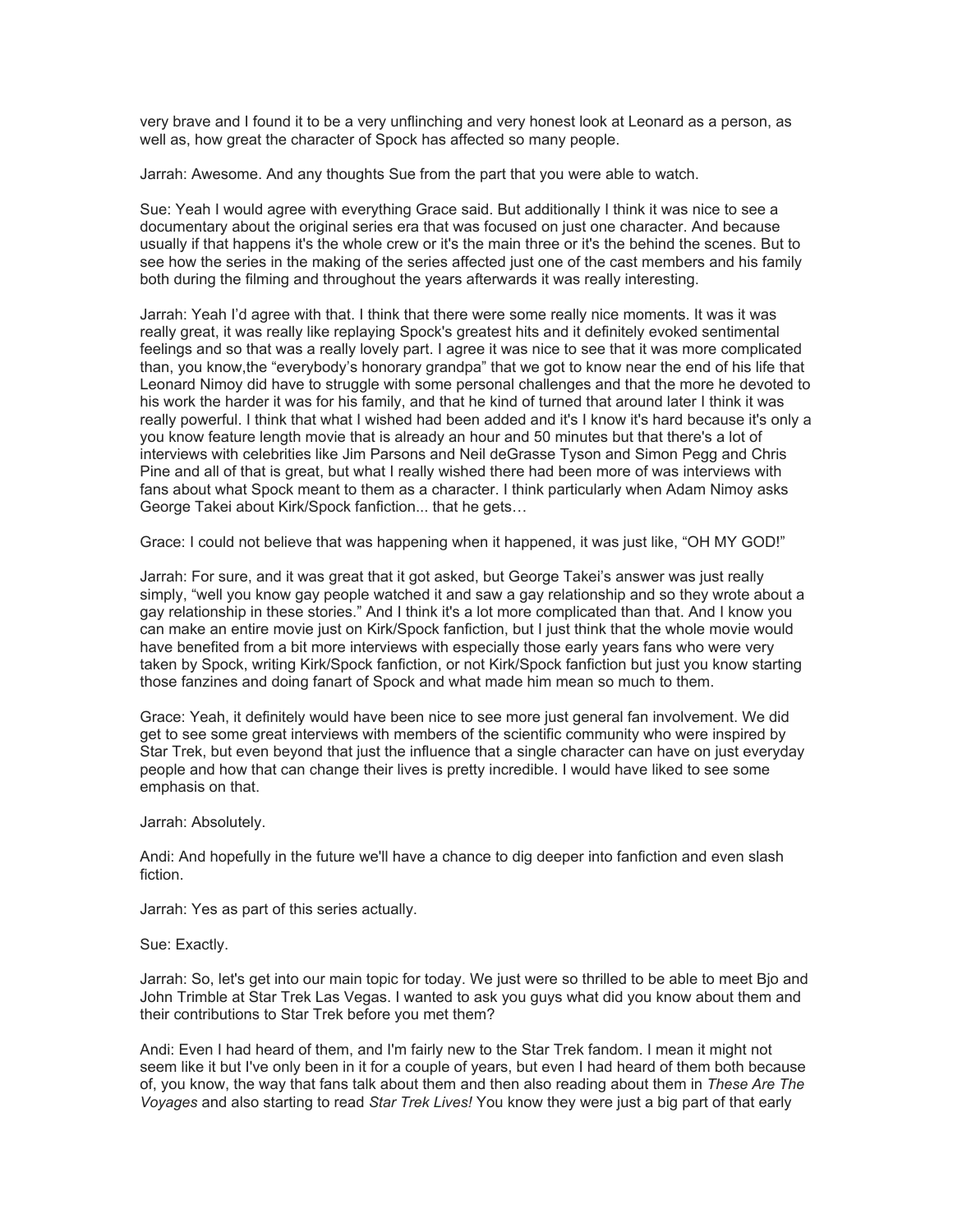fandom and had a huge impact on how Star Trek played out. So, it was really, really cool to see them. But the first time that I ever heard her speak was at Star Trek Las Vegas on your panel, Jarrah, and I was just blown away by her and how articulate and kind she was. So, that was just really a highlight of the con, that panel in general, but especially her on that panel like she was just amazing. I really liked hearing her talk about D. C. Fontana, because I think there are actually a lot of parallels between them and that they were both women during the early days Sci-Fi fandom kind of changing the landscape for women within those kinds of fandoms, and it was just it was a really cool experience. And then meeting her afterwards and actually being able to talk to her one on one was amazing.

Jarrah: Yeah absolutely, and we talked a little bit more about that interaction in our Star Trek Las Vegas recap, so if you haven't listened to that episode you definitely should because we had a great chat with her about LGBTQIAP representation in the fandom and just you know how Star Trek espoused ideals of diversity and that fans need to do better at embracing that. All right so one thing they do just quickly want to touch on though, because this came up at Star Trek Las Vegas, is this idea that she got all the credit for something that she did as a partnership with John Trimble. And I thought that we should talk about this because we're also doing an episode that's focused on her although John has a very, I would say definitely an equal role, in the interviews you'll get to hear from him which I think is really cool. He was also a very, very cool person.

Grace: They were both just so sweet, and so humble.

Jarrah: Yeah. But, the two of them, especially Bjo, were very much credited for the campaign to save Star Trek, the mail in campaign that saved the original series from cancellation between second and third seasons. And that's the thing that primarily she has gotten credit for even though John had a very key role. The reason she says that happened, was that at the time, that feminism was really in its infancy and the media was really a lot more interested in this story about a housewife who is taking a stand about a TV show versus some guy named John, there's a couple of entries where she talks about "well obviously my name Bjo being short for Betty Joe is a lot more memorable than John." And the fact that it was like this housewife who had two small children who was, you know, campaigning to save Star Trek was a lot more interesting to media at the time. Did any of this, was any of this like a surprise or did you have any thoughts on this dynamic?

Grace: I just really appreciated that both of them were very aware of the importance of the other's contribution. I thought it was very sweet. And again they were both very aware of what was going on and they both cared about the other getting credit where credit was due. That's what I got anyway.

Sue: Yeah I mean she is the name, I think, that we've heard in fandom for for several years until very recently. But if you actually look at the interviews that she's done over the years she tries really hard to say this is not just me. You know it was both of them. And it's just she's the one who got the headlines and the story around it, I guess just kind of grew, and you know I honestly I can't say I'm surprised by it because her reasoning makes a whole lot of sense. Yeah that's exactly what the media would do. They want the punchier headline, but I'm glad that over the last several years that John is getting mentioned that they're being mentioned together and that they're both getting credit for what they did.

Jarrah: Yes absolutely. So I'm glad that he does get to play an important role in this episode. But I still think it's fair that we focus on Bjo because we're doing a series on women in fandom. And Bjo did also have some things that she spearheaded on her own like writing the *Star Trek Concordance* which we'll talk about a bit later. But just to go back to the very beginning a couple of biographical notes for those of you who are less familiar. Bjo Trimble was born Betty JoAnne Conway in 1933 in Holdenville, Oklahoma, and honestly I did not know any of this stuff until I looked it up this weekend. She was a WAVES, which was a U.S. Naval Reserve Women's Reserve member, WAVES stands for Women Accepted for Volunteer Emergency Service, and she was stationed at Naval Service Great Lakes when she saw an ad for the 10th World Science Fiction Convention and decided to attend. So, that was 1952. There she met Robert Bloch, and Harlan Ellison, and other main sort of big sci fi authors of the day.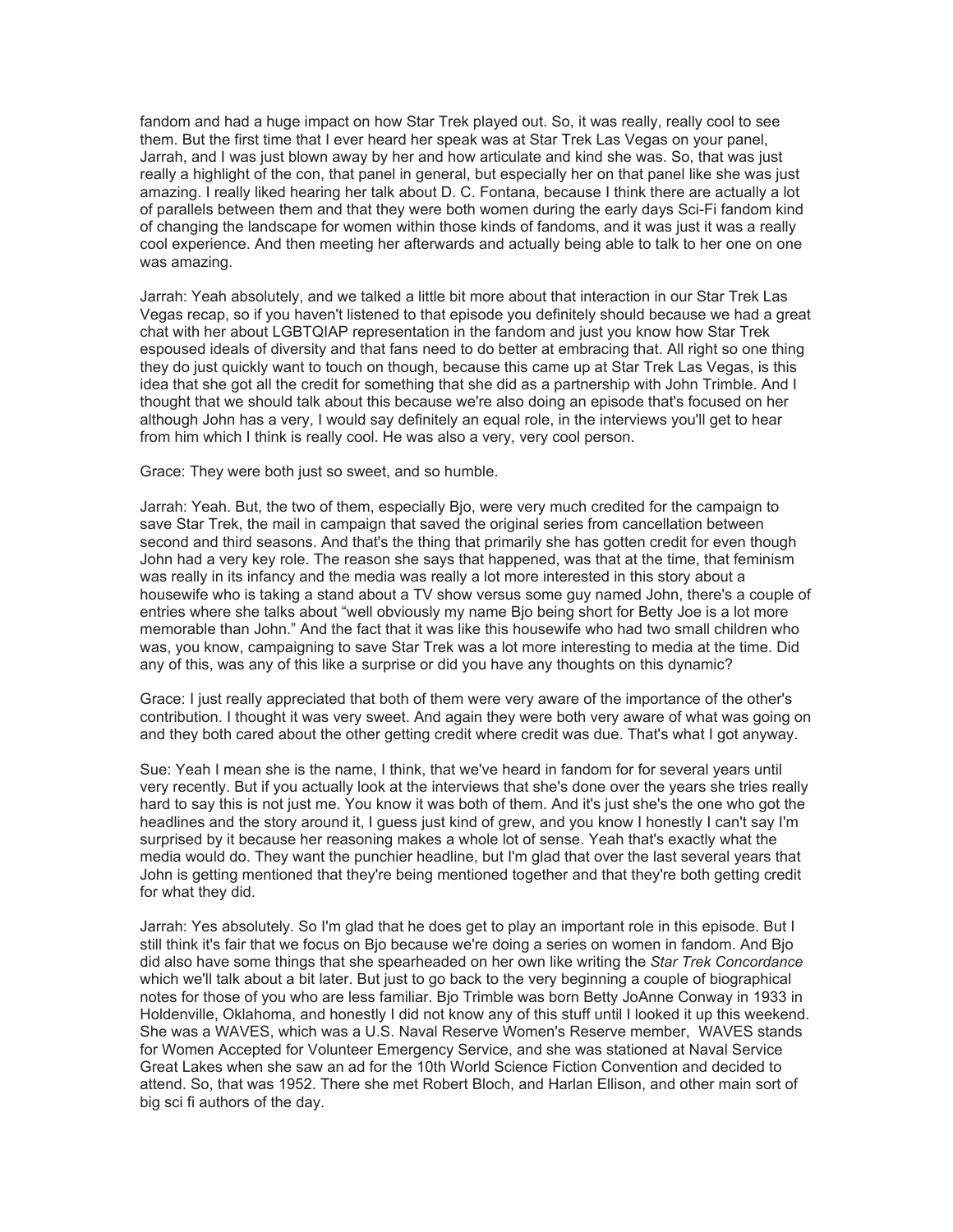Grace: Both of whom went on to write for Star Trek at different points.

Jarrah: Yes. And she says that Harlan Ellison proposed to her then, and at least once afterwards.

Andi: Well, who can blame him.

Jarrah: And she actually told that story backstage at Star Trek Las Vegas before our panel and she was telling us that Harlan Ellison proposed to her a couple times, and that she really admired his work and she considers him a friend. But in the end she said no and she's glad that she instead ended up with John because she said that John is a man who's very kind and has a really good sense of humor. And the advice she gave us was to look for a partner that, someone who's kind with a sense of humor.

Andi: That's good advice.

Jarrah: It was really sweet.

Andi: I think you could do worse than getting marriage advice from that pair they seem very happy together.

Grace: We just bask in having gotten relationship advice from Bjo and John because that's pretty great.

Jarrah: So she did art in cartooning and was recruited to do illustration for science fiction fanzines. And she says that she met John under Forrest J. Ackerman's piano at a party. John was in the Air Force so they connected over their military involvement and obviously shared love of sci fi, and also before Star Trek she helped revive a flagging Los Angeles Science Fiction Society in the late 1950s. In 1958 she put together the Worldcon Futuristic Fashion Show and, the 16th World Science Fiction Convention, and ran a couple in 1966. And she also directed art shows for conventions, so generally seems like she was a pretty fun person to be around at a Sci-Fi convention.

Grace: She still is.

Jarrah: Absolutely. But it goes back more than 50 years so that's that's pretty cool. So, her initial involvement with Star Trek, she talks about in the interview so we won't go too much into it, but wanted to just touch on some of the things that she did in case there's areas we wanted to elaborate on such as managing Lincoln Enterprises. The only thing I had to add was that in "These Are The Voyages" there's more stuff about Lincoln Enterprises, and sort of the tension that there was between Majel [Barrett-Roddenberry] and Bjo. So, Bjo and John basically started Lincoln Enterprises the merchandising arm of Star Trek, and Majel ended up kind of taking over, and Bjo felt that she had really not very good ideas. So, there was some tension there and definitely recommend checking out "These Are The Voyages" if you want to read more about that. But let's, so without further ado, we will present to you our interview from Star Trek Las Vegas with John and Bjo and then we will get back to some notes after that. So enjoy!

\*communicator activate sound\*

Jarrah: Hi. We have here at the Star Trek Las Vegas Jarrah, that's me, Sue

Sue: Hi!

Jarrah: And Grace

Grace: Hey everybody.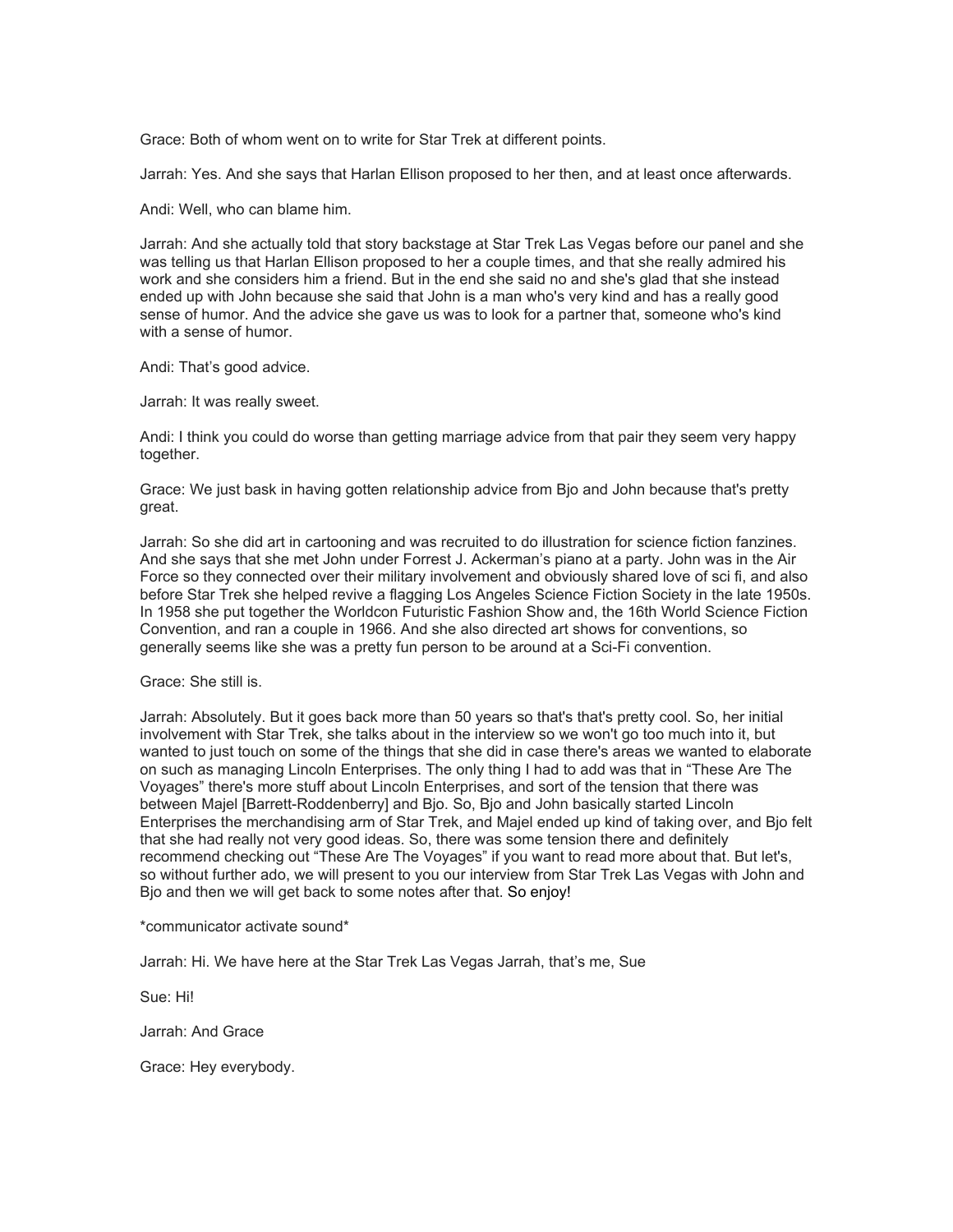Jarrah: And we're here today interviewing Bjo and John Trimble the fans who organized the campaign to save Star Trek and have been hugely influential in our fandom. Thanks so much for joining us.

Bjo: Thank you. Well thank you for having us.

John: Happy to do it, amid the noise here.

Jarrah: So we wanted to actually ask you like how you got into Star Trek in the first place. I'll start with John.

John: Okay. We were longtime science fiction fans and a lot of what we saw visually in movies in the 50s and early 60s was okay, but nothing really spectacular. With a few exceptions, "Day The Earth Stood Still," "Destination Moon," "Forbidden Planet," but, beyond those not a whole lot and most of what we'd seen had been disappointing. And here comes this television show that's presenting a positive future, real people, doing real things, and presenting a positive future. And it really resonated.

Bjo: Obviously it resonated with a lot of other fans, too. And we met Gene Roddenberry at a World Science Fiction Convention just before it was there. And. I did him a favor and that's how we got acquainted.

Jarrah: That's really interesting. So, yesterday on our panel, Bjo and I were on a panel on women in Star Trek, you talked a little bit about what science fiction conventions were like before Star Trek. How do you feel like Star Trek changed science fiction fandom.

Bjo: Well, I think it actually made it okay for women, and girls, little girls even, to admit they read, and that they read science fiction, because, you know, that was important to a lot of people and then, because you would end up with you know, girls that learned to play dumb, you know. And that exists still in some societies, that, you know, you can't sound intelligent. Well, you you're in a society here, where that, sounding intelligent, is a plus. And admitting that you read and admitting that you want to go into the sciences, and I think Star Trek influenced that enormously. And by the way that made Gene very proud. He loved reading the letters from people who were going to go into the sciences, who were studying to be astronauts, who were you know all of this, and that Star Trek was one of the influences on it. He just loved that.

Jarrah: So, how did you end up getting involved in the campaign to save Star Trek and really spearheading that. My my dad was one of the letter writers in that campaign. He's 85 now. He has had the same birthday as Leonard Nimoy, so, he's very proud of that as well. So, interested in how that came about.

John: Okay, We had, because of a favor Bjo'd done, and we'd done for Gene at the convention, he'd invited us any time we're in Hollywood to phone and we could come out to the studio. So, we had visited the set a number of times. And. It had been a very up sort of thing. The crew was cheerful, the actors were cheerful, everything was really wonderful. And then this one time we were there, they were filming a scene from "The Deadly Years" [TOS S2, E11], and the whole atmosphere had changed. It was very, down. Just almost totally opposite what it had been before. And, we asked around with the crew and so on and we couldn't get any concrete answers to what was wrong. So, we did what you do when you really want to find out what's going on on the set. We went over to craft services and asked them, they know everything.

Bjo: They heard all the backstage gossip, trust me. you know so yeah.

John: So,that craft services says, "oh well, it's not official yet but yeah the word's come down the show's going to be canceled at the end of this season." We knew from talking to people, and knowing people in the industry that if the show didn't have a third season back in the mid-sixties, it wouldn't be syndicated, and it would die. So, we had to leave and we're driving back to Oakland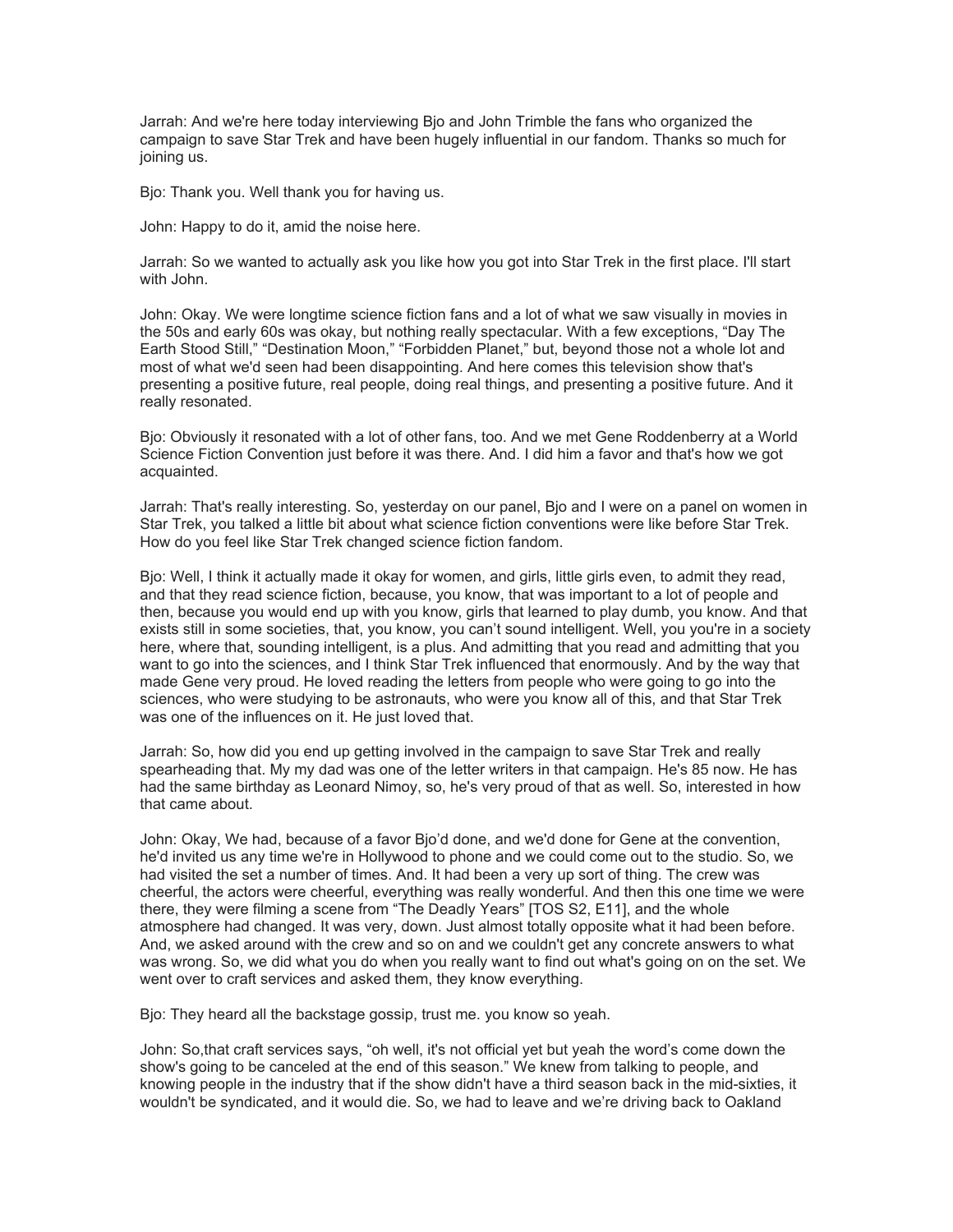where we lived at the time, going up the Central Valley in California before freeways, and we're talking about this and reflecting on it. And I said to her, "there ought to be something we could do about that."

Bjo: Besides that being something of a challenge, really we me a big began to feel we should do something about it. However, no one had ever done anything like this before. So, we're formulating what we can do and how we can do it. We're we're working on the dark folks, we just you know, we're making this up as we go along. We knew at first that we had to ask Gene, because if he'd thrown in the towel already there was no sense doing this. We got home, we phoned Gene and he said that he had just come out of a staff meeting, and was saying if only there was a way we could reach the fans. Well, we don't know if that was exactly true because Gene was a good storyteller. We fell in his lap, we told him what we had planned, and he approved it. But, we told him he couldn't help and this is terrible because a producer is basically the world's top control freak. He really wanted to help, and I said no because Paramount, I mean NBC, is definitely going to think you're involved anyway, and yes they did. But you know they can't be able to prove it, that's all.So it had to be fan run and we told the fans that we knew that we needed help. We need some money, we needed stamps, and they came through like troopers. And then, we used not only the convention mailing list, the convention where Gene had shown the episodes, but Howard DeVore was a book dealer at the time, and of course everything he did was not online, but by mail order. So, we had quite a mailing list. And then the third thing we said well let's use some of Star Trek's fan mail. Gene had no idea where it was, and he kind of assumed that the studio was answering it. No, it was stacked up in the mailroom at Paramount. Forty bags of it.And they wanted to come take it all, which we didn't have a house that big. So, we took a couple of bags and we didn't even have time to do anything but take the return address off of everything and type it into labels. So, that's that's what we did and that was our mailing list. I interviewed secretaries to find out what it is about a letter that makes them throw it away, file it in the nut file, answer it themselves, or put it across their boss's desk. And I wrote up this set of rules about that. We never wrote, by the way, a letter that you could copy. We said write a letter, but it has to be yours, because even then before the internet, they knew, a campaign like that, that churches and stuff would write in, that kind of thing.

John: We got the addresses for NBC in New York, the headquarters. We also got some sponsors addresses, and we gave those in the thing, and then we put on the letter, okay, now here's what you do. You write a letter. You copy this information. And send it out to 10 friends. And ask each of them to write a letter. And ask them all them to copy the letter and ask ten friends to write a letter. And that's how we did it. Now we lucked out in that a couple of people picked, who work for large corporations like Xerox and IBM, picked it up and put it in their company newsletters. And Mensa picked it up and put in their newsletter. So,we had a lot of help, in addition to just that.

Bjo: And frankly then we began to get stamps and money donations from all over the United States, and after a while from the rest of the world. And people would say you know I don't know if it's worthwhile writing from England. Yeah, do it because, you know, all the United States don't want anybody else to know what we're doing, if we're doing something stupid. And so, you know, really! I mean the government hates this when they get overseas mail. That and hitting them in the pocketbook. Write the sponsors. And the sponsors, best weapon you've got. Then they contact the network and then say we're paying good money for this time and these people are angry. Why? What are you doing, why are you doing this? You know, stop doing this! And so, that was a great thing. Hit them in the pocketbook, every time, it works. Trust me on this, and it works today. We were doing all of this before the Internet, so, it was all by hand. John had to go down and learn this brand new thing zip codes because the only way you could do bulk mail, and we were mailing out hundreds of letters, was to use zip codes. And so he had to go out, he learned the lessons, so he'd run home all the books. We sorted in the boxes. Oh you know, and we'd have 15 or 20 other fans over at the house on weekends you know and I cooked something inexpensive like chili or spaghetti and the fans would bring potluck, I mean it became kind of a big social thing, it was really fun. People would visit L.A. and get drawn into doing it.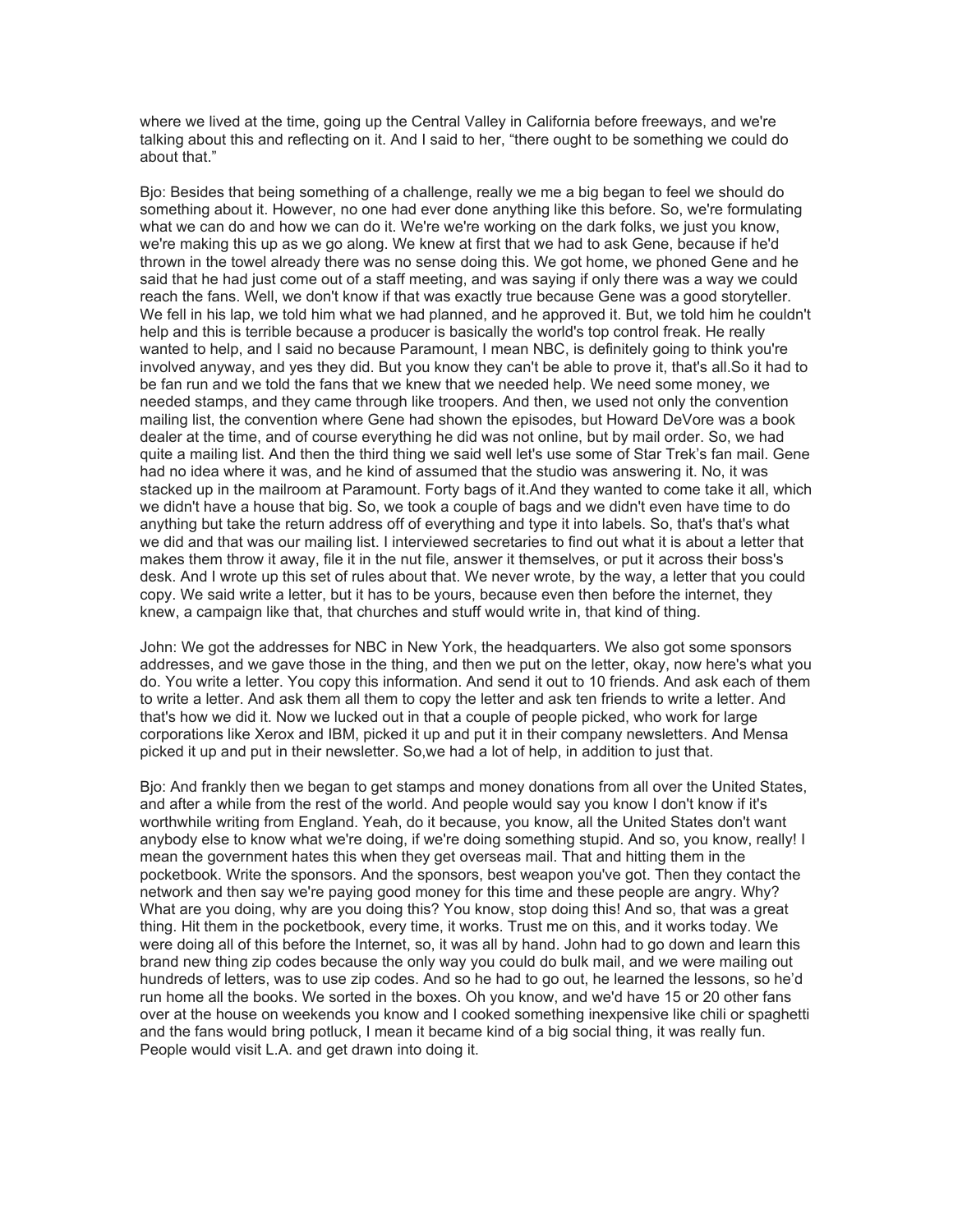John: We had people show up at our house with… leave a ream of paper or stamps, or something. So, we had a lot of help in that respect. Gene actually did, at one point during a kind of final push, send over a catered lunch. He had a deli place in L.A. that sent a big tray of stuff.

Bjo: And you know that was acceptable. He also, when CalTech decided to march on NBC, we were not there we were elsewhere and so they were doing this on their own. Well Gene of course had to mix in there and he rides his motorcycle over with his black leathers and he thought he was disguised. You know there's nothing you know like, "Gene geez," you know and he's walking around with the Star Trek pin, they were thrilled. And you know harmless things like that. Very first we marched on a station in Oakland…

John: KRON the NBC affiliate in San Francisco.

Bjo: And you know we were basically voicing an opinion, and we didn't have Star Trek costumes, so we wore our Society for Creative Anachronism costumes which are medieval, and you know we had guys with winged helmets, and long capes, and swords. I don't know what they thought of us… We know what they thought of as they called the police!

John: Gene had had printed a bunch of "I Grok Spock" bumper stickers, and he sent us a bunch. So, we'd passed some of the information about letters under the door, because they locked the doors on us. A couple of secretaries came and picked them up and tucked them away, and we threw a couple of bumper stickers in too and they grabbed those and tucked them away. The San Francisco Police Department showed up, and checked to see what we were doing, and we told them and gave them some information which they kept. We showed them the bumper stickers and the guy says, "Go ahead and put one on the cruiser." We saw that police cruiser a couple of other times in San Francisco with the "I Grok Spock" bumper sticker on it.

Bjo: You know, it was funny because we were trying to explain ourselves, okay first explaining the SCA, which is this medieval group, and why we were all in in garb, and then explaining that no we weren't rioting and we weren't even threatening these people, we were just standing outside with some signs and they you know they finally deemed us weird but harmless. That's okay, that's a good one, you know I'll settle for a weird but harmless.

John: It was the summer of love in San Francisco so all the hippies had shown up. They were used to weird.

Bjo: Then there were all these little incidents which were kind of fun too, and thinking back on them it's just you know like, I somehow don't believe we did some of these cockamamie things we ended up doing. So, we originated the whole thing and we had no idea it was going to go anywhere. To tell you the truth, we didn't even think that that campaign was going to do what it did. We figured if we got a few hundred letters sent to annoy NBC and let them know we wanted something, then that was fine. Nobody was more surprised than us when they came on with a voice over on primetime announcing that there would be a third season, please stop writing letters. And then about 2000 fans turned around and wrote thank you letters. And what we did was tell everybody to write and send the stuff in business envelopes which they have to open because they couldn't guess whether or not it was something important. They were hiring people to do this. So, we were costing them money. And that's another thing you know hit them in the pocketbook. And when they did that we realized holy cow this thing is succeeding. Wow. Now look at us. 50 years later. Who knew?

Jarrah: Absolutely. I was wondering what it was like for you in particular being kind of in the public eye at this time. You both were obviously equally involved in this campaign but you mentioned that the media when they talked to you, was more was more interested in talking to you. So, what was that like, not necessarily being ready for that?

Bjo: Yeah it was really peculiar, and no I wasn't ready for it. You know, I mean I've done some weird things in my life, but suddenly having the news media interested was definitely a new thing. And I kept saying, "you know, but John…" and they weren't interested in writing about John or televising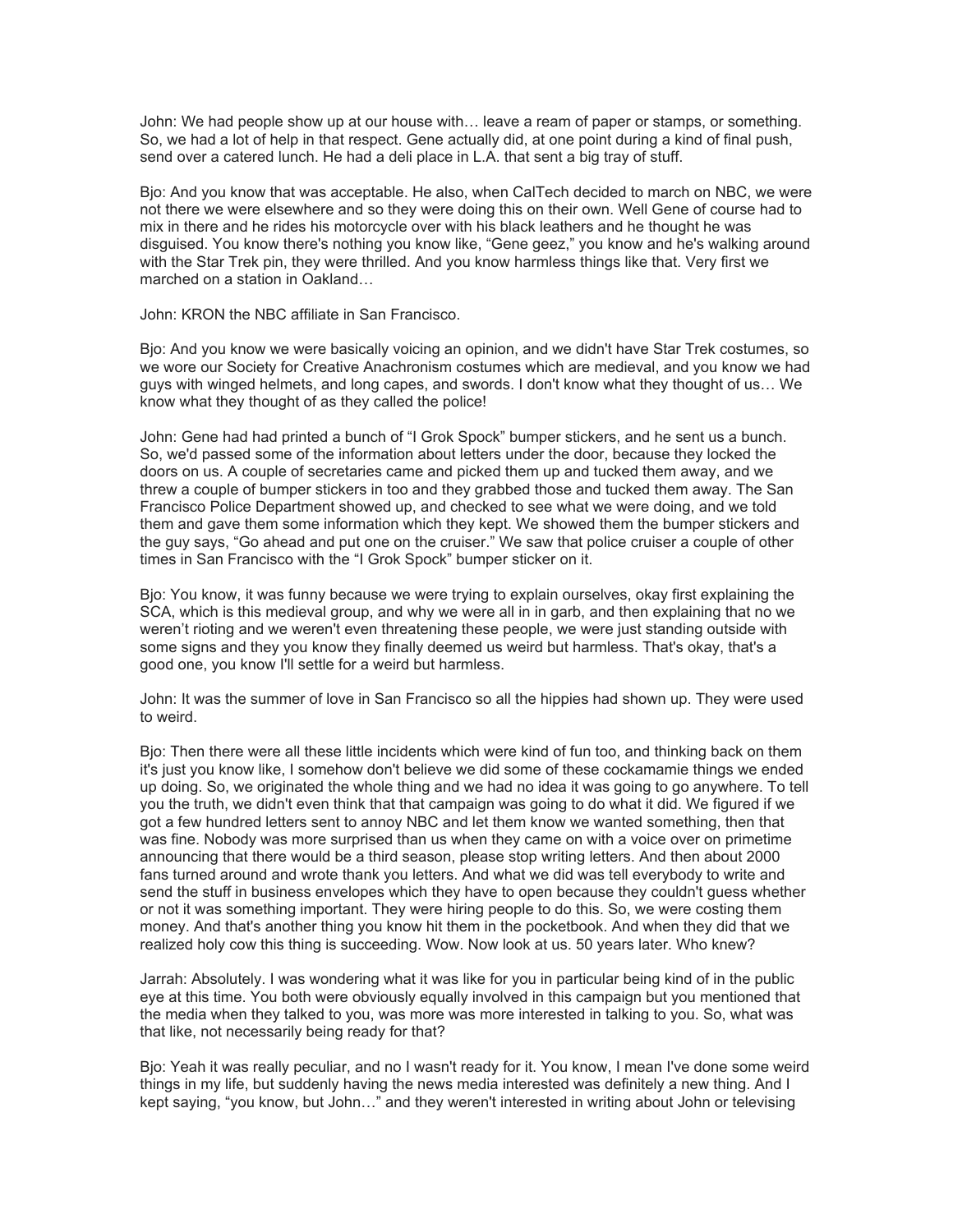John. They were interested in a woman because feminism was the flavor of the month time. They weren't taking it seriously. And they didn't even think that there was no way a woman with toddlers could handle this all by herself. You know and and they never showed up, they never bothered showing up, like when the fans were there or anything like that, it was just doing me. And, we'd get opinions like at one point a cameraman says, "well you know this is all pretty weird. Why would you do?" And I said, "Are you a baseball fan? Can you give me the scores of baseball games from about five years ago?" "Yeah." "And that's not strange?" We ran into this prejudice a lot, you know, "Well why would you do this?" And at one point we had a reporter say, I love this one, "Tell me Mrs. Trimble, why does a seemingly intelligent woman like you, waste all of her time on an insignificant show like Star Trek?" I said, "Tell me Mr. Reporter, why is a seemingly intelligent person like you interviewing someone who was wasting her time with Star Trek?" And he walked away and his cameraman said, "Congratulations you're the first person that ever shut him up." So then a few weeks later, there's a band at this particular convention and was a fund raiser. So, of course he's talked his way into a free ticket and he's only a table or two away from me. So, this reporter is over there you know feeding his face, for free by the way, and this teacher walks up to me and she has the concordance, my book, and she said, "Would you sign this to room 8?" and I said, "now there's a story here" you know. And she said, "Well, we were all challenged, we're in a rather poor section of town, we were all challenged to raise the reading ability of our students, and I use this book. We would watch a tape of Star Trek, and when they ran across a word they did not understand, they looked it up in the concordance, right, and then at the end of the thing they would also write a little bit about it, but using words from the concordance." I said, "I think that is cool. Would you believe that some people believe that Star Trek is a total waste of time?" and she said, "What idiot would do that?" and all the fingers point at this guy it was very funny.

Jarrah: Could you tell us a little bit more about the concordance and how you came about publishing it?

Bjo: Well the concordance was actually started by a young lady named Dorothy Heydt and her entire interest in life was religion and Star Trek, that was it. And she started making notes on just about everything she could. And I said, "you know this has got possibilities as a book" and she hands me all the cards, she has no interest in doing a book. And so, I went to Gene and I asked for scripts and for the first two season I got scripts. For the third when they cut me off and I had to wait a while. But then I started using the scripts and really putting in all the other additions and so on. And when the book was sold I told Dorothy about it and I said "you know from the royalties you know you'll get a percentage". And she said "yeah okay fine". And she really had no interest I don't think she even has a copy of the book. And so for a while that went on. And then after while she, you know, it really wasn't that much money anyway, she said, "No, never mind." So,basically then it became my baby and I just took it and ran with it. And now in fact I have a young man in Colorado who is doing a lot of research on adding in all of the other TOS references from movies and everything, and we're going to update it. And we actually have a publisher sort of interested and I'm going to have to write all of the artists because all of the artwork was done by fans, and add to that and so on and contact everybody. I've already told Dorothy that you know I'm I'm doing this and she said okay.

Jarrah: That's really cool. I'm looking forward to the new addition. I think Sue had a question.

Sue: Yes, I was wondering, you hear it a lot I'm sure, especially this year that you two are referred to as the fans who saved Star Trek. And I'm wondering do you feel any pressure from that? What is the feeling you get when people put 50 years of franchise on your shoulders?

Bjo: Well you know we don't feel responsible for all of that, and so no, it's not pressure. It's actually a pleasure. We're very pleased that, finally, because we've had a long dry spell here, that we're recognized and that people know the history of all of this. Because if you don't know the history, then you don't really understand the fullness of all that's going on. And for us it's just kind of amazing that all of this is going on. For goodness sake, it's 50 years. And we don't feel responsible for that either. But we're very pleased this happened. We think it's very cool.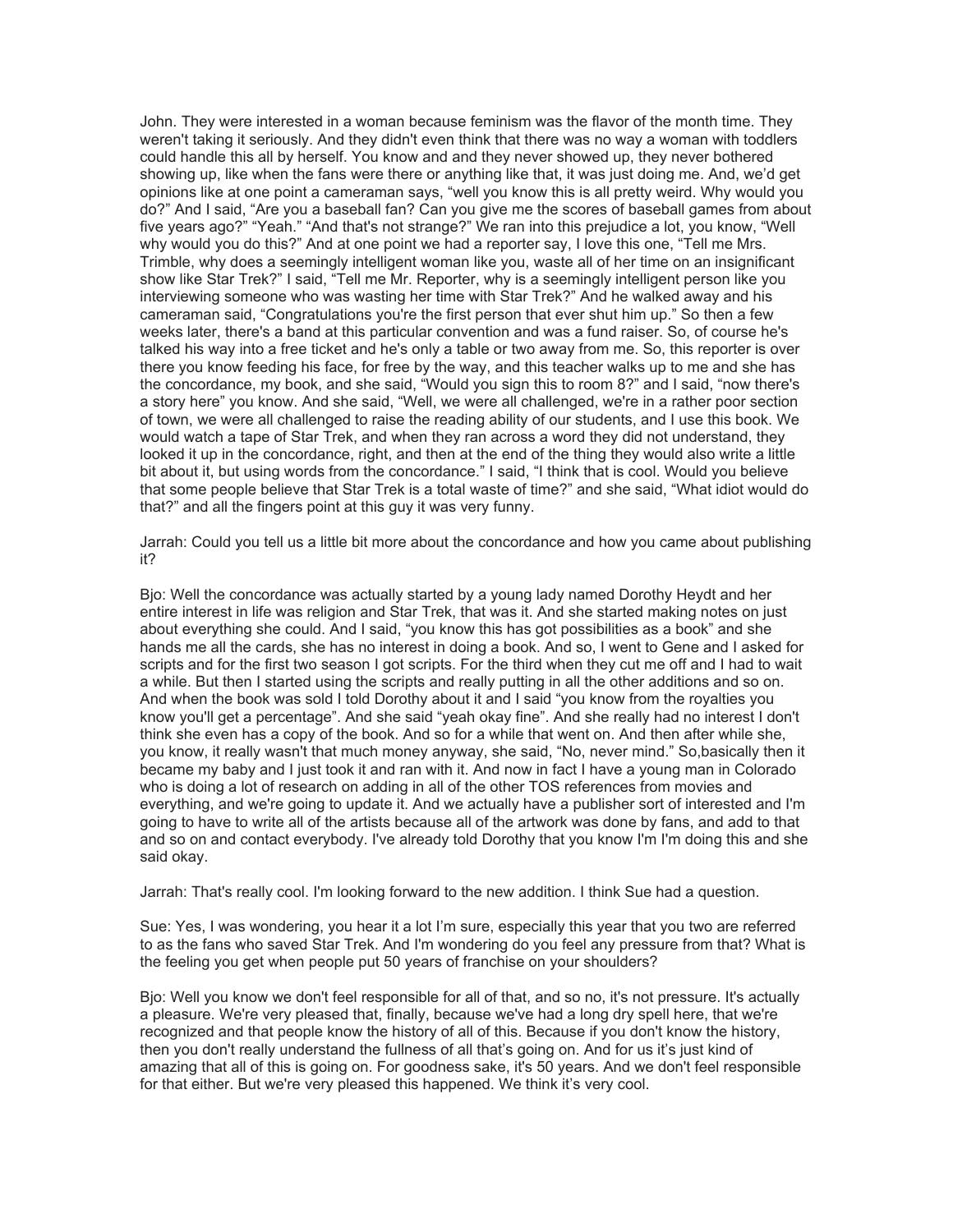John: And a little embarrassed, but mostly pleased.

Bjo: This whole weekend we've had people come up and say thank you and give us hugs, and that's lovely. But, you know, we feel like kind of overwhelmed. And when we go up where they're waiting to get in, and you know you say, hello to everybody we get stopped. It takes us an hour to get from here out to Starbucks, you know. It's kind of wonderful, it really is. And, our kids, you know your children never take you seriously, and they were beginning to anyway, and then we were invited guests to Comic Con, and we could get them in free, well, then right away, now all of a sudden you know the little cache here. But, you know, it's fun, we've enjoyed it very much.

Jarrah: What would you say, other than of course your contributions and the contributions of other fans, what do you think is the reason that we are still celebrating Star Trek today and that we're looking forward to more movies and a new TV series?

John: Well, again, it's good, serious, adult science fiction. It still presents this positive future, it still resonates in the same way that it did in the late 60s, with a different audience, but we're still looking at an outside world that has way too many challenges, and it's not exactly going the way we'd like to see it going, hopefully that will change in November, to some extent. You know we've got this historic chance let's not blow it. So, it's still doing the same things it was doing in 1966, but in a whole different way. And it's it's still, it's as exciting as it was, if not more so.

Bjo: Yeah. The series started out with giving you messages, and the messages were like you know science fiction can disguise a today's problem in a futuristic matter. That resonated too, because the other shows had no depth. They weren't offering anything like that. They were not offering family. Which, you know, that kind of thing. And I think that that still resonates.

Grace: So, what do you think you, the two of you that started the letter writing campaign would have to say about you now, who is at 50 years of Star Trek? What do you think the you that started that would think of this?

Bjo: Well I think my first question would be are you crazy? But the second one would be simply, wow. I mean, there is no way anybody could have predicted this. You know. If anybody tells you they could have figured out that this would happen they're lying in their teeth. And how that affects us on this on this plane is, looking back, at the people we were, it's still sheer amazement. You know, I mean this took this took a turn that none of us understood, and here we are.

John: We could not in the wildest dreams have predicted what's happened. It's both surprising, exciting, and bewildering all the same time. It is absolutely amazing, and there is no way in 1967 that we could have been envisioned this. I'm glad it's here, and I think it's wonderful, and it's really exciting and the fact that our efforts had something to do with it is just very, very gratifying.

Jarrah: So, before I let you go I do just want to make sure that you also get credit for starting Lincoln Enterprises, which was basically the first contract merchandising. Wonder if you just tell us a little bit about how you started that.

Bjo: Well we had already run two mail order, little tiny mail order companies. So, we knew how to do that and nobody at Paramount did. And so, when we realized that the film clips I was scavenging off floor, literally of the cutting room, were selling like crazy, the fans really wanted these, we went to Gene we said, "we think there's merchandising opportunities here" and everybody sort of went, "wow, what, really?" I mean the fans really want the film clips, what else would they like? And if we start a company we'd have to start a company with everything flat because we can't afford boxes, but you know we could put something together. So, Gene said "okay," rented a small office in Hollywood, and we got all the mail sacks and we let everybody know that we were starting this thing, and it took off like a house afire. It really did.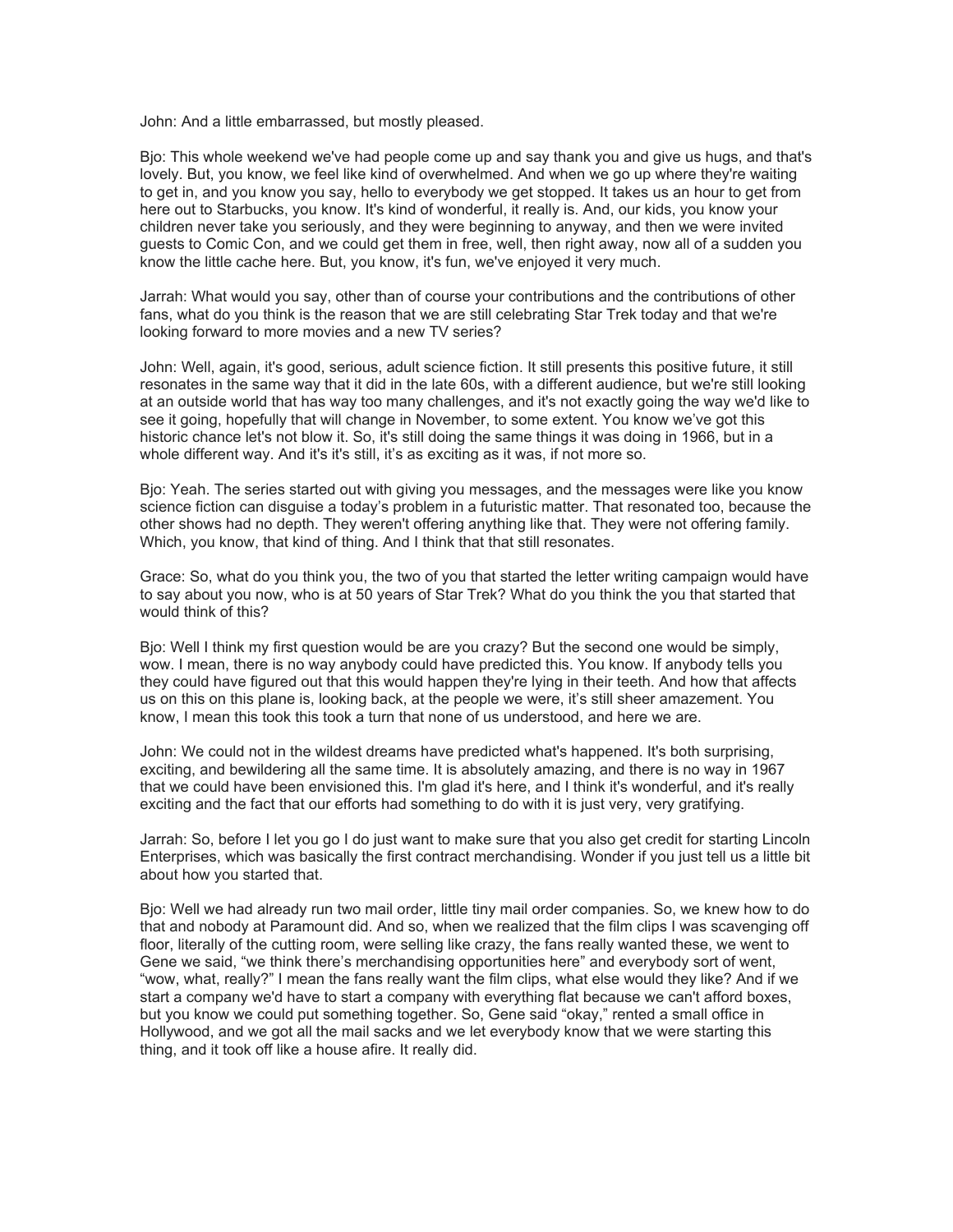John: We didn't sell the film clips, to begin, what we did was we gave them away to friends, and they told other people about it, and suddenly there was a market. And they started selling them to people and we thought here is a natural. And so that's part of what went into it.

Bjo: Basically, then it was Lincoln Enterprises for a long time, Gene liked Abe Lincoln, and now it's www.roddenberry.com. So now we look at the whole vendor's room and we think wow I mean really we need a piece of that action right. I mean come on.

Jarrah: Absolutely I would not oppose that. So,at the time that the original series is on the air, did you ever get a chance to interact with D. C. Fontana or any of the other women behind the scenes particularly?

Bjo: Yeah, we did. And there were there were actually quite a few people behind the scenes helping. We realized that Gene himself was a feminist, he really liked it, well he liked women for one thing, but I mean he really liked putting women in jobs. He was the one who removed Dorothy [D. C. Fontana] from a typing pool at Universal, I think it was, and brought her over and gave her a job with a lot more responsibility. And he would do that. He would he would put people in and Gene Coon also believe in this kind of thing. So, basically, they had you know, there were women in costuming, there were women assistants in makeup, certainly hair. One of the Westmore girls, and the Westmore family is a vast family. And, you know, it was something, we met women everywhere. Dorothy was one of these peripatetic people, by the way she, after Star Trek went off the air, she taught writing, and I took one of her classes, it was very good. And she was a very good critic of your writing, too, but it was really, really kind of great. So the women were all, you know, very ambitious. Ande [Richardson] herself was producing movies, you know. And so I like that sort of thing in women.

Jarrah: So thank you so much for your time John and Bjo, have a fabulous rest of the convention it was great talking to you today.

Bjo: Thank you for interviewing us and having us on your program, we really enjoyed this.

John: Thanks so much. You've been great.

\*communicator activate sound\*

Jarrah: That was a super cool experience! I don't know about you guys, but I would say that chatting with them, and even just, yeah, being in their presence was definitely a highlight of the convention for me.

Sue: Absolutely. I'm so glad that that they talked about the logistics of running this campaign, as well, because I think sometimes you know in 2016 we forget how difficult and how much actual paper you have to go through to do something like that. I mean, copying mailing lists, making photocopies, stuffing envelopes, that's a lot of work.

Grace: That's time intensive right there and that really, really pulls it forward how much of a labor of love the whole thing was.

Andi: Especially when you don't have modern communication tools nearly as much. I think newer fans forget what it was like to be without the internet when it comes to organizing things and how invaluable it is. I mean think about how many how many fan things are now done by hashtags you know and back in the day they did not have a quick communication tool like that to reach you know the entirety of the Star Trek fandom.

Jarrah: But, on the flip side a hashtag doesn't force a studio to open an envelope. You know so as big as a hashtag campaign gets it's not going to have the actual bottom line, the effect on the bottom line, as forcing someone to open hundreds of thousands of envelopes every day.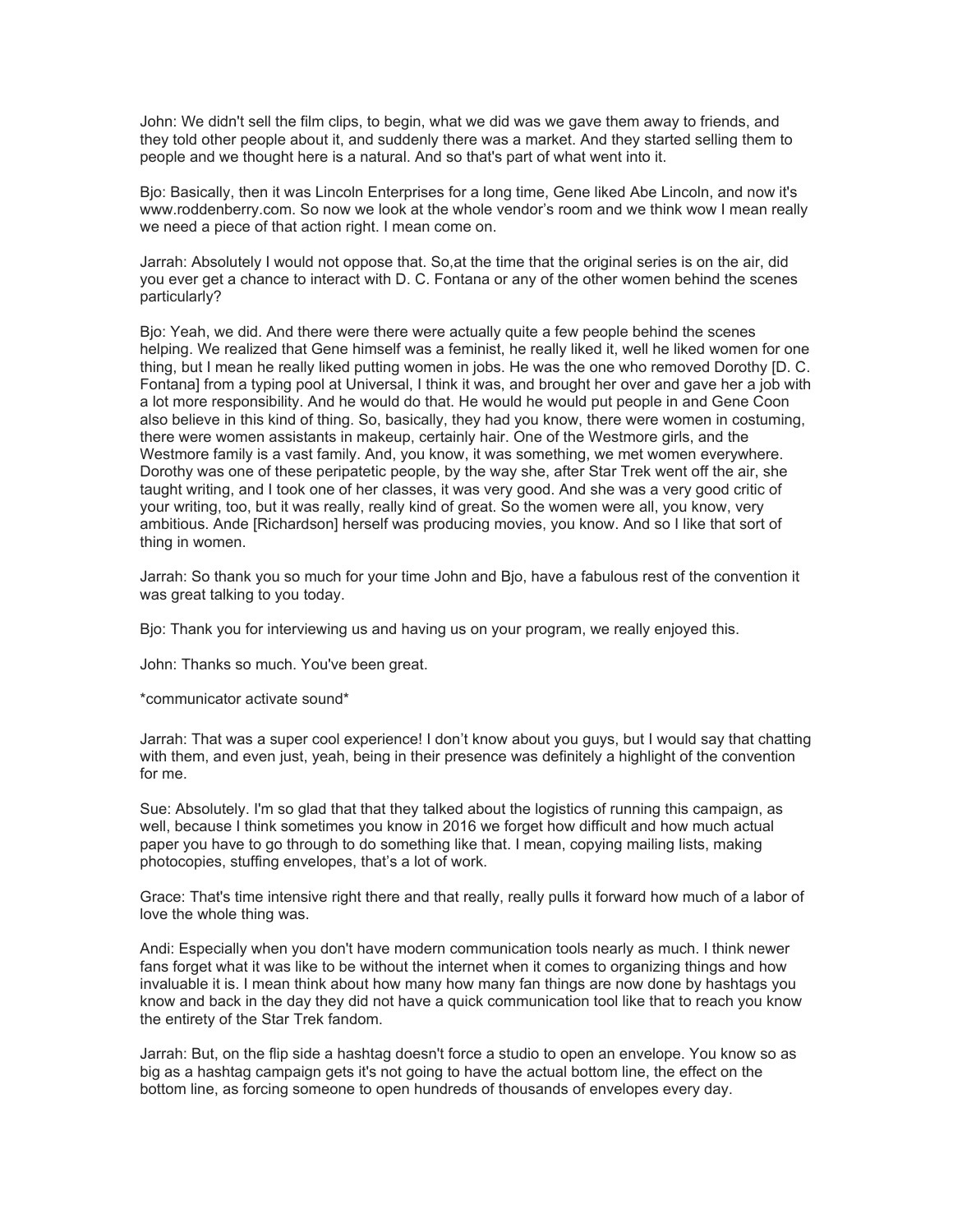Andi: Yeah. But they also do like the online petitions where they give you the chance to sign a petition and then also the address so you can send in your mail, like I'm just like the communication is there where it wasn't before.

Jarrah: For sure, I just think that like the lesson that I took for me it was more about planning your campaign, because you know she talks about what's her goal, well our goal is to get them to read these letters, so she interviews secretaries to say what will actually make you open this letter, and then what gets you to put it in front of your boss's eyes. And you know so they were saying write original letters, and they still think that, you know if you write an individual e-mail that's going to have more power than the automated email from Change.org. So, if you can get people to tailor their things so that the the decision makers that you're directing it to are actually going to read it, that's how you reach the goal of your campaign. So, I really enjoyed it as well I thought it was really cool to hear about all the work that went in, it was really like community organizing 101. There are people coming over and cooking…

Grace: How beautiful was that, also, just hearing all of these people coming together for it.

Jarrah: Yeah, and these different groups starting their own rallies and they really embraced these diverse groups organizing things in their own way. And I thought it was just a really cool model.

Sue: I love that they didn't have Star Trek costumes so they just went in their SCA costumes. It's just so great!

Grace: I love that mental image, so much, it just makes me so happy every time I think about it.

Jarrah: So, one thing we talked about a tiny bit in the interview but we didn't really get super into that and was on her role in the early Star Trek conventions and reading *Star Trek Lives!*, they talk about her as a key volunteer at that first convention, that first convention New York, just really helping pull things together when they just were not prepared for the numbers of people that showed up. And it's interesting to see kind of how conventions have changed. We didn't talk about this too much in the interview but I think that there's a bit of a case to be made that they become more corporatized and also more male centric.

## Andi: Yes.

Jarrah: And that's partly why we're doing this series is that like we go to these conventions and still like the stages are very male dominated.

Grace: What's really sad is when we get that level of erasure of people being like "well it's always been a guy thing,", it's like, "No, that's not at all true."

Sue: I think there is a very stark difference between the corporate run conventions and the fan run conventions. And, there are way more corporate run conventions, and you know those are the official ones, those are the ones with network backing. But, you know I'm just back from DragonCon and looking at the Fan Tracks, and the organizations that I work with when I'm down there, almost all of my panels were women dominated, actually, more women than men on the panels, and almost all of the Track Directors I work with are women in that fan run community. And that is the 30th year of DragonCon, and I think it's when you get to the conventions where their goal is to market to you and get you to buy things, it's the same thing as the the people who are you know putting the commercials on the SyFy Network and assume that everyone watching needs Viagra you know.

Jarrah: So, and another thing that we asked Bjo about in the interview was the *Star Trek Concordance*, which I don't think we really explained what it was, but she sort of explains that she compiled this book from Dorothy Heydt's notes that ended up being kind of a... I just read through it, and it's kind of a glossary/encyclopedia/episode guide/collection of fan art, for The Original Series and The Animated Series, and it's fabulous. And she also because she was using scripts from the studios there's all these details that I hadn't really seen in other reference books so I would still say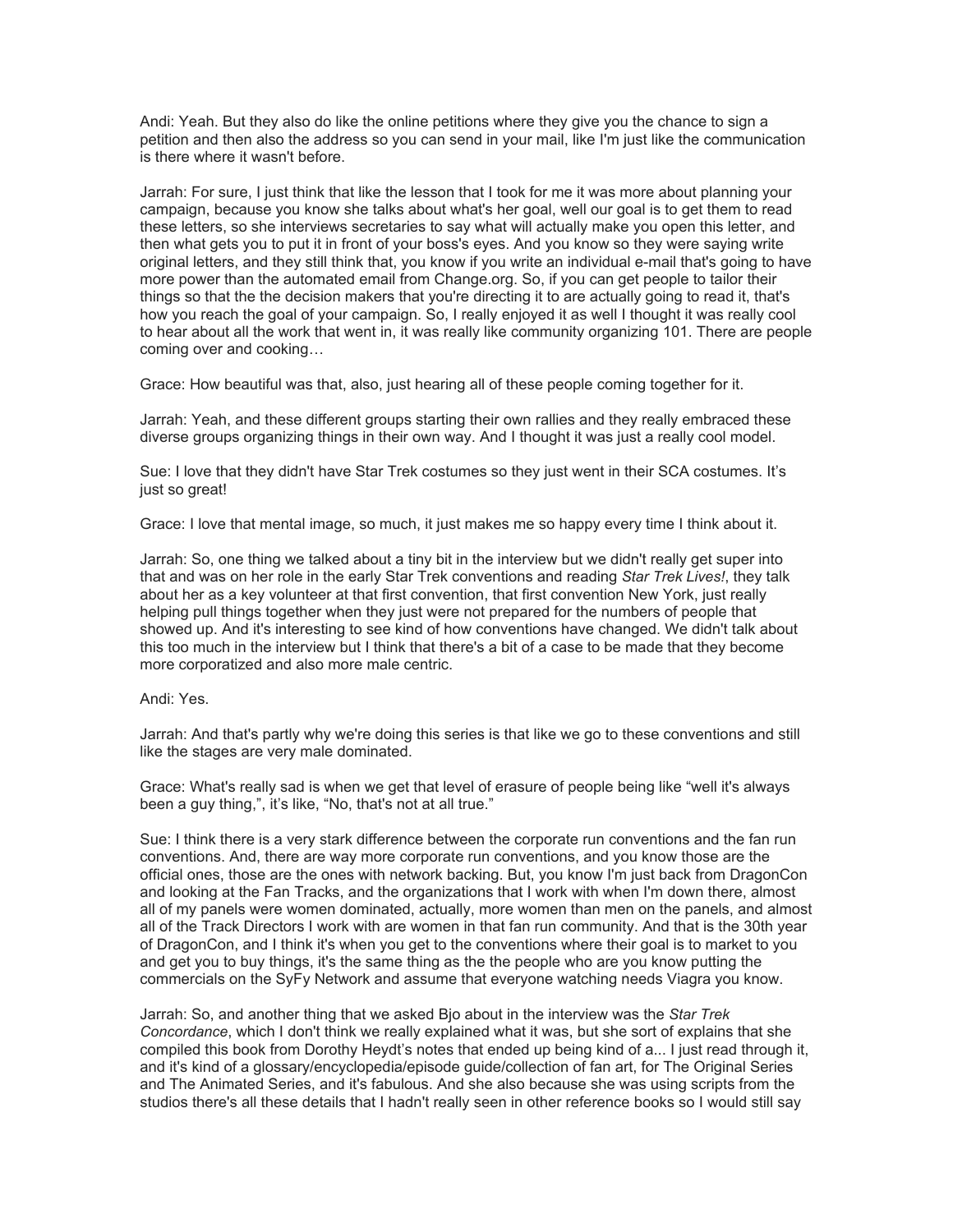that even with, you know, *These Are The Voyages* and all these other books that have come out since, I still think it's a really essential reference for Star Trek fans and this is something that Bjo really took on, she was supported by John and he know was helping take care of the kids and do cooking and stuff during this time that she was basically obsessed with creating this reference book, and it was a really huge thing in fandom especially, you know, think about if you were a fanfic writer and you knew to look up how to spell a character name or something like that. It's very cool. Anyone else taken a look at the concordance?

Sue: I think the coolest thing is the original cover which has the built in wheel. Seriously, it helps you locate the episode you're looking for so you can turn right to it. It's pretty cool. I want one.

Jarrah: Yes it is great. And apparently like she said in the interview they're doing a new edition. So that's really exciting. I loved going through and looking at the fan art that's some of my favorite things to look at, that was produced during that time, so it's cool that she incorporated that it wasn't just you know all the facts from Canon that's absolutely there. like she's not including fanfic Canon, I guess in her episode descriptions or anything but there's still some fanart to show that fans are contributing to this fandom so that was cool. All right. So, also we've failed to mention in the interview that she had a cameo, I think John was in it too in the they were Science Division crew members in the recreation deck assembly scene in "Star Trek The Motion Picture". So, that's cool.

Sue: And I can't find too much detailed information on this but apparently she has also played a part in the campaign to name one of the first space shuttles, NASA's first space shuttles Enterprise.

Jarrah: Oh cool. Yeah because I think there was a big letter writing campaign around that as well. So, that would make sense.

Grace: So let this be a lesson to all you fans out there. Dreams do come true.

Jarrah: Absolutely. I mean they thought, "well if we don't get a third season we're not getting into syndication." But they didn't really foresee the next few decades after that where there would be all these spin offs and there still will be spin offs and movies. But I think they're articulated really well why that has happened around Star Trek.

Grace: Yeah. They love what they love and they know how to articulate what they love.

Jarrah: Absolutely. So, post "Star Trek The Motion Picture", she continued writing articles for sci fi magazines, and I did also find an interview that talked about what she thought Gene Roddenberry might think about Deep Space Nine. In this interview she said, "I feel that Gene might have come to like DS9 had he lived to see it. There might have been some changes. Majel recently said that Gene Roddenberry would have hated the war in DS9, but frankly I'm amazed that she cannot see the same theme in much of what Gene did, including this recent discovery of "Earth: Final Conflict." The only reason there were not full battles in early Trek is lack of funds to pull it off and lack of technology to show it. Otherwise, Gene Roddenberry would have certainly added it. He knew what the audience liked." So, any thoughts on that?

Grace: I definitely agree. I'm obviously biased as a Deep Space Nine fan but I think there's a lot to like there and I think it really is a high concept continuation of what Star Trek was initially, albeit a darker one.

Jarrah: Okay, so, I also didn't know what the Society for Creative Anachronism was. Did you guys know what it was?

## \*general laughter\*

Grace: You dress up in your renfaire gear and you screw around in the park! How do you not know about that?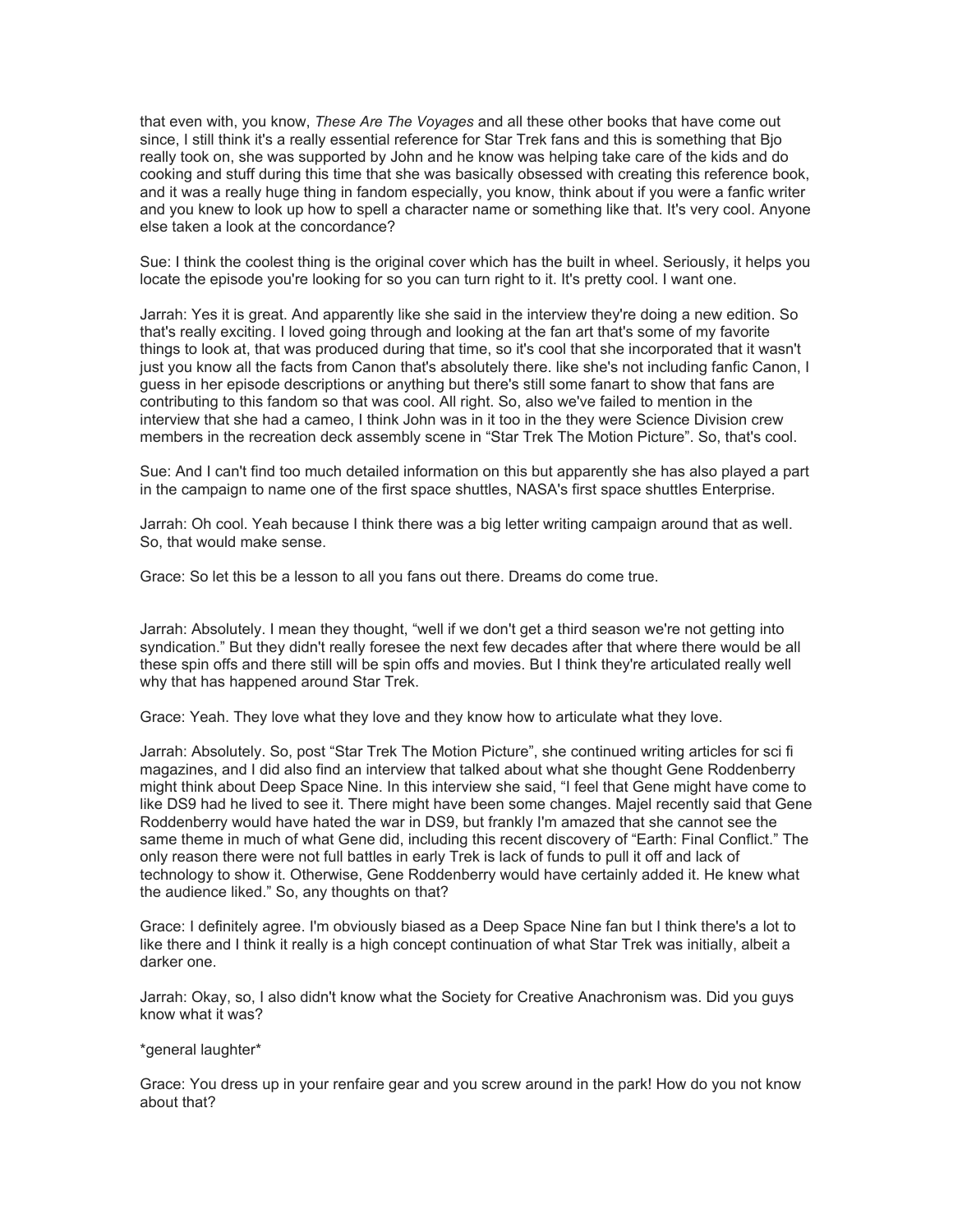Sue: Yeah the Society for Creative Anachronism. I think the easiest way to explain it to nerds might be that it's sort of like the 501st, but if you wore Renaissance gear instead of stormtrooper armor

Grace: These are the original badass LARPers.

Sue: Yeah and you get together and you have actual battles, they're not choreographed and you can win and you can fake die. So there are houses, right, and every house has a head of the household, and there are all these battles and things. And whoever wins the battle determines you know if the head of the household gets a title. And there are big events like Pennsic, which is like a giant war between two kingdoms. And whoever wins at Pennsic is king, I think. And then if you're king so many times here you become a knight. And then if you're king again you become a duke. It's it's nerdy LARPing, Renaissance era-y fun, and you hit people with sticks.

Grace: And 80 percent of the fun of it is the creative aspect of the creative anachronism. Yes, you can make excuses for why you have an Evian bottle with your costume, because it's CREATIVE!

Sue: I sure I did not explain that accurately but http://www.sca.org/ will.

Jarrah: Well, the Trimble's have been longtime members of the SCA, Bjo received the big heart award in 1964 which I think is a community service award. And in her persona of Flavia Beatrice Carmigniani, I hope I'm pronouncing that right, she also received the Order of the Laurel an art award and Bjo and John are also members of the SCA's Order of the Pelican for service and were Baron and Baroness of the SCA's Barony of the Angels which is the Los Angeles chapter from September 2008 to January 2012. She has also received the International Costumer's Guild Lifetime Achievement Award.

Sue: Translation they're a pretty big deal. Sorry, I did just find on Mental Floss [http://mentalfloss.com/] a little bit more information about the space shuttle thing. So, apparently, according to Mental Floss she did organize it and that was a campaign, writing directly to the President, and the estimates here are that they received somewhere between 10 and 40,000 letters urging that name change from Constitution to Enterprise. But some estimates go as high as 200,000 letters which seems really intense, but apparently President Ford eventually spoke with NASA Chief James Fletcher and said, "You know I'm a little partial to the name Enterprise." And so he finally acquiesced after a significant number of letters.

Jarrah: So these days Bjo and John live in Southern California and until 2015 they were running a business they started called Griffin DyeWorks & Fiber Arts which is a big hobby of hers. And, yes, so these days they're also doing the convention circuit pretty big time like they talked about in the interview and we are all benefiting from the awesomeness of that. So is there anything else to add? Any final thoughts on the impact of Bjo Trimble on our fandom and how cool she is generally.

Grace: I was really surprised when I found out we were going to be meeting up with her. I knew what she had done but I hadn't really heard anything about her as a person. And I was just blown away by how sweet and humble she and John were. They were just wonderful excited and just so happy to be there and happy to share their stories. It was such a treat.

Andi: She was very warm and welcoming and funny and it was a pleasure to meet her and John who was, also has a very nice humor to him.

Grace: She was right, he was sweet, with a sense of humor.

Sue: Yeah. I just think it's great that you know especially with the 50th anniversary there is so much attention being paid towards towards this campaign again I think any big anniversary will do that but they just kept saying to to anyone who came up to thank them they just kept saying we're just fans…